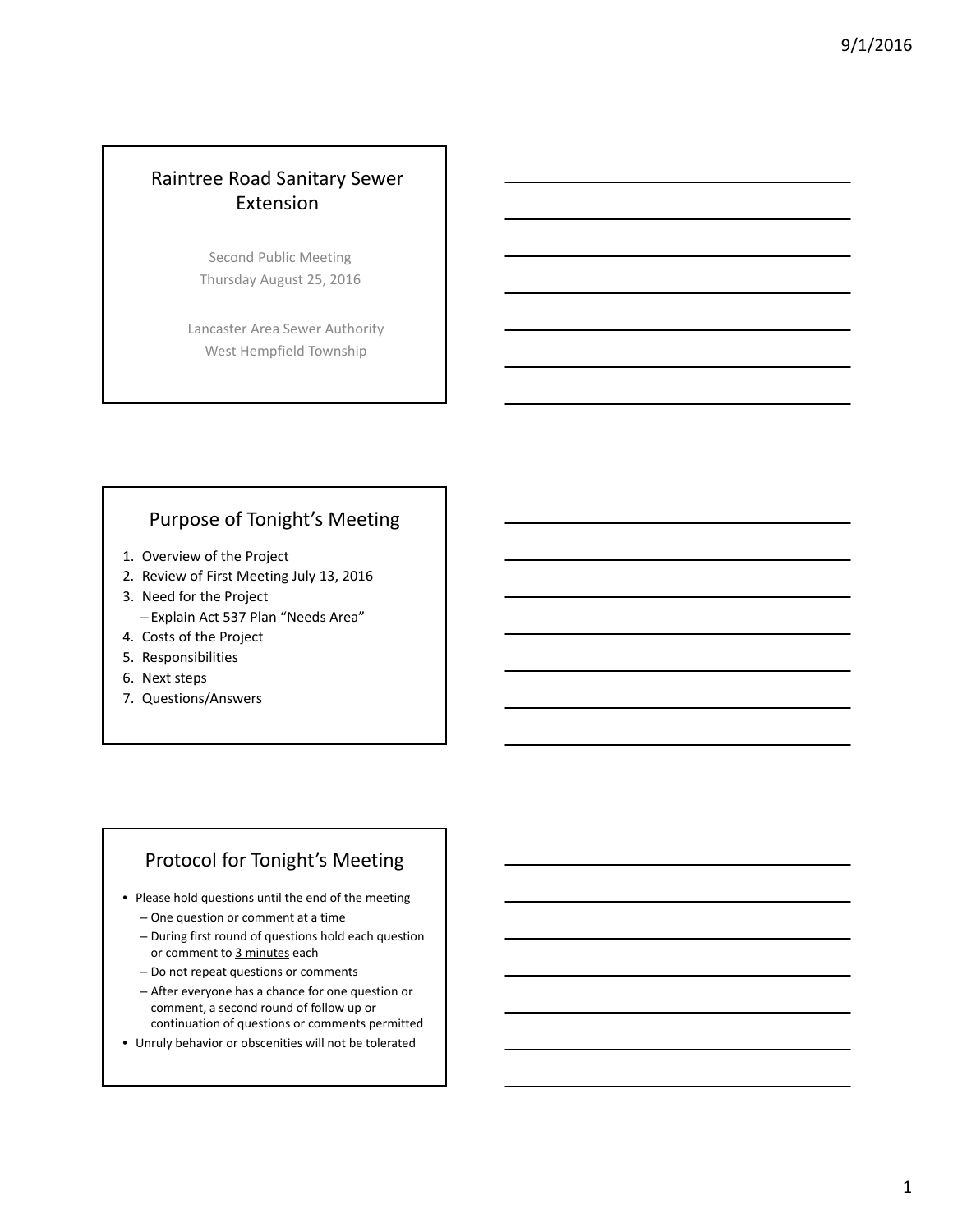# Overview of the Project

• Installation of low pressure sanitary sewer system to serve 39 homes in Raintree Road area

• Each property will be supplied with a grinder



pump



# Overview of the Project

- The system will be financed by LASA
- The system will be funded (paid for) by LASA and the Township
- Has been in planning for 10 years
- Is now in design (Entech Engineering)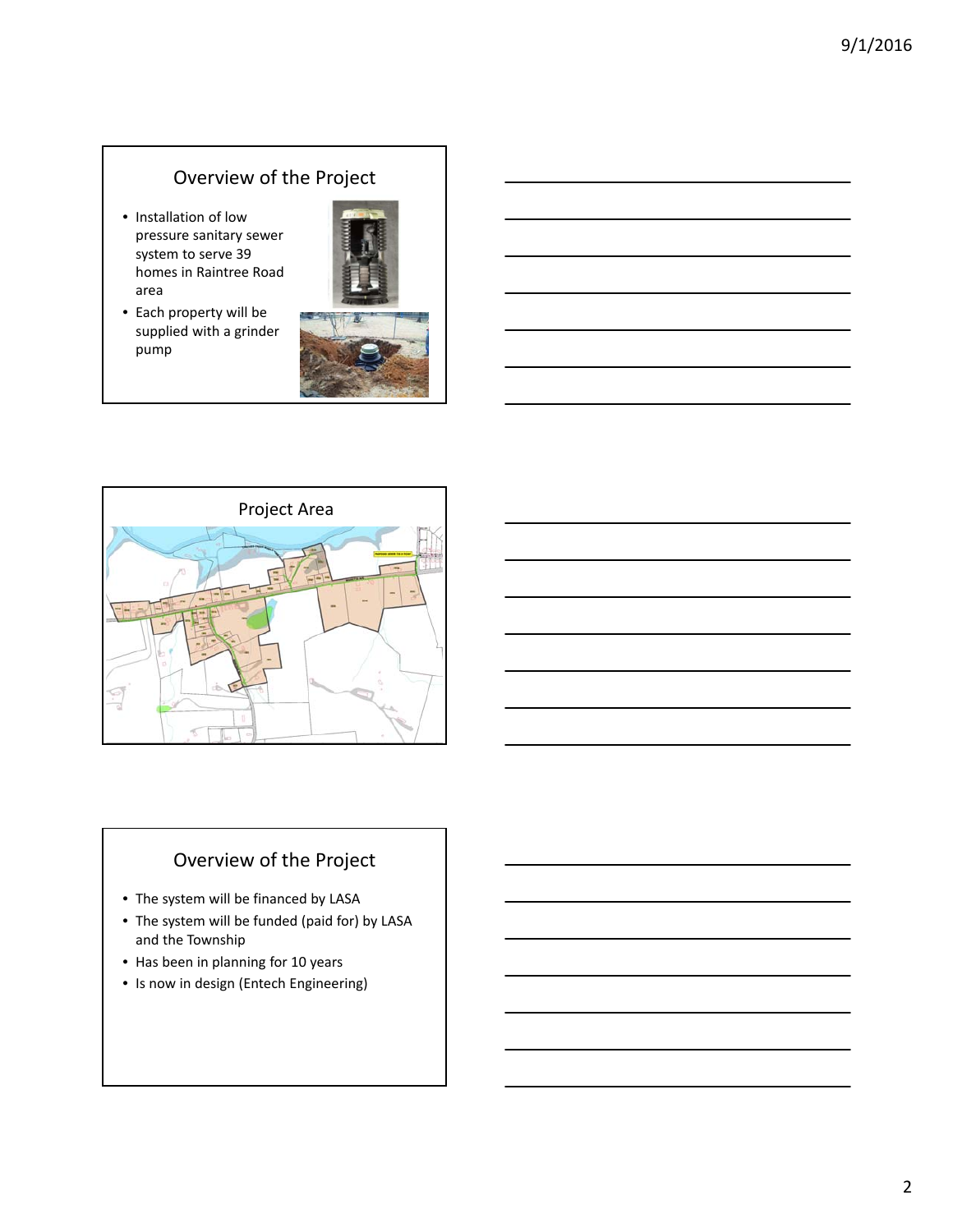# First Meeting July 13, 2015

- Silver Spring Fire Hall
- Township, LASA, and Grinder Pump representative
- Questions concerned about need for the project
	- Act 537 "Needs Area"
- Cost responsibilities

# Act 537 (Sewage Facilities Plan)

- Required under State Law for the Township
- Includes provisions for:
	- Septic system maintenance
	- –Overall evaluation of sewage facilities ‐ On‐ lot and Public
		- Determination of sewage needs areas

## Septic System Maintenance

- Requires periodic pump‐outs and inspections
	- Can prolong the life of septic systems
	- Can help avoid or postpone costly public sewer construction
- Some problems can be corrected, but
- Some problems cannot be fixed
	- Then use "best technical guidance"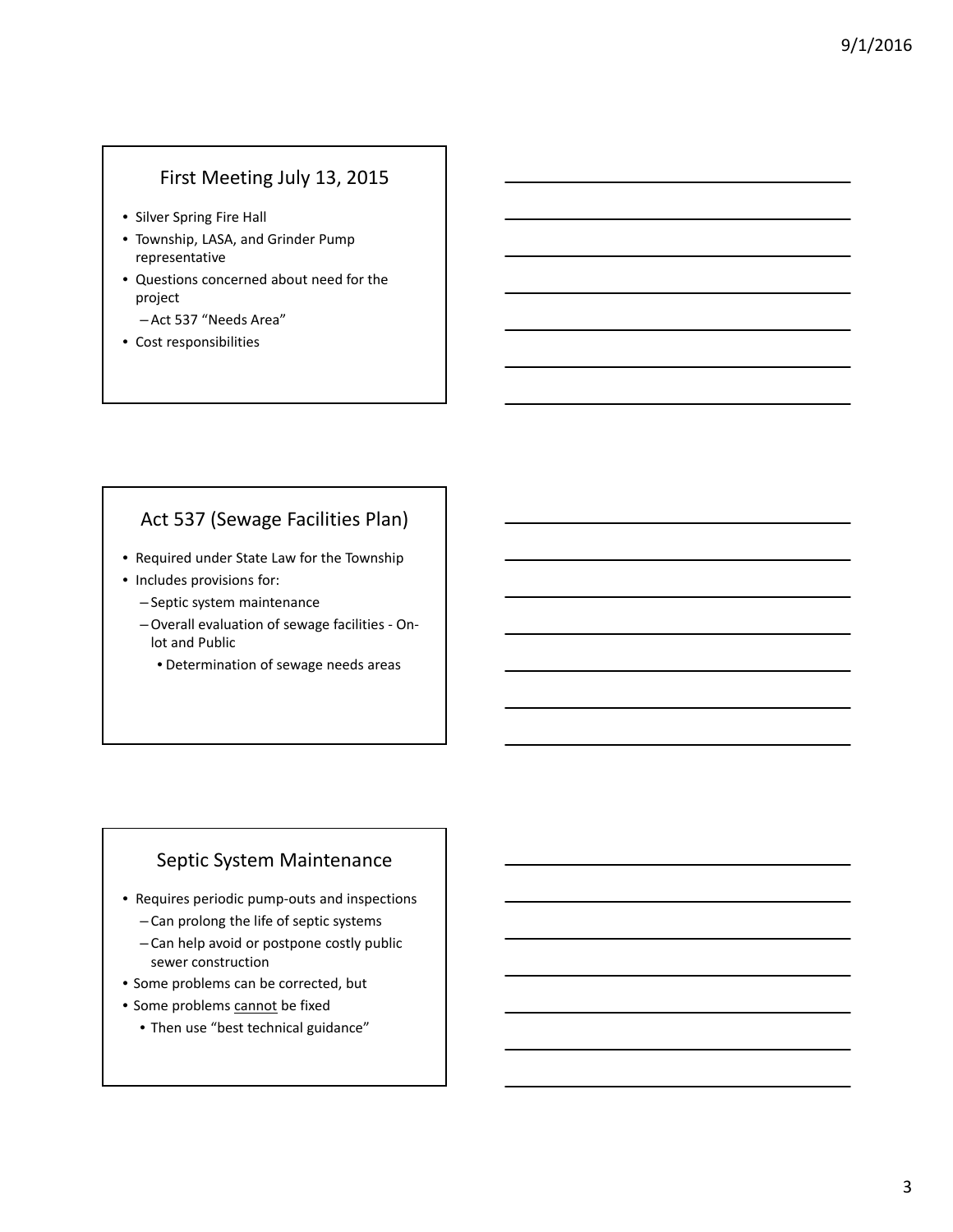### Septic System Maintenance

- *The inspection conducted when my septic system was pumped out show it passed. Why are you now saying I need to replace it?*
	- Inspection looks at baffles and tank structure and any evidence of drain field problems.
	- Systems can last indefinitely if:
		- Constructed properly
		- Located on proper soil
		- Maintained by pump outs

### Septic System Maintenance

- Pump outs cannot fix:
	- Poor soils
	- Poorly or improperly designed or sized systems
		- Water contamination and surfacing

# Need for the Project

• Act 537 Plan "Needs Areas"

- Components of an approvable Act 537 Plan are laid out in the law (PA Act #537)
	- Identify "Needs Areas"
	- Identify options to eliminate Needs Areas
	- Evaluate the options
	- Select the most preferred option
	- Implement the option over the next 10 years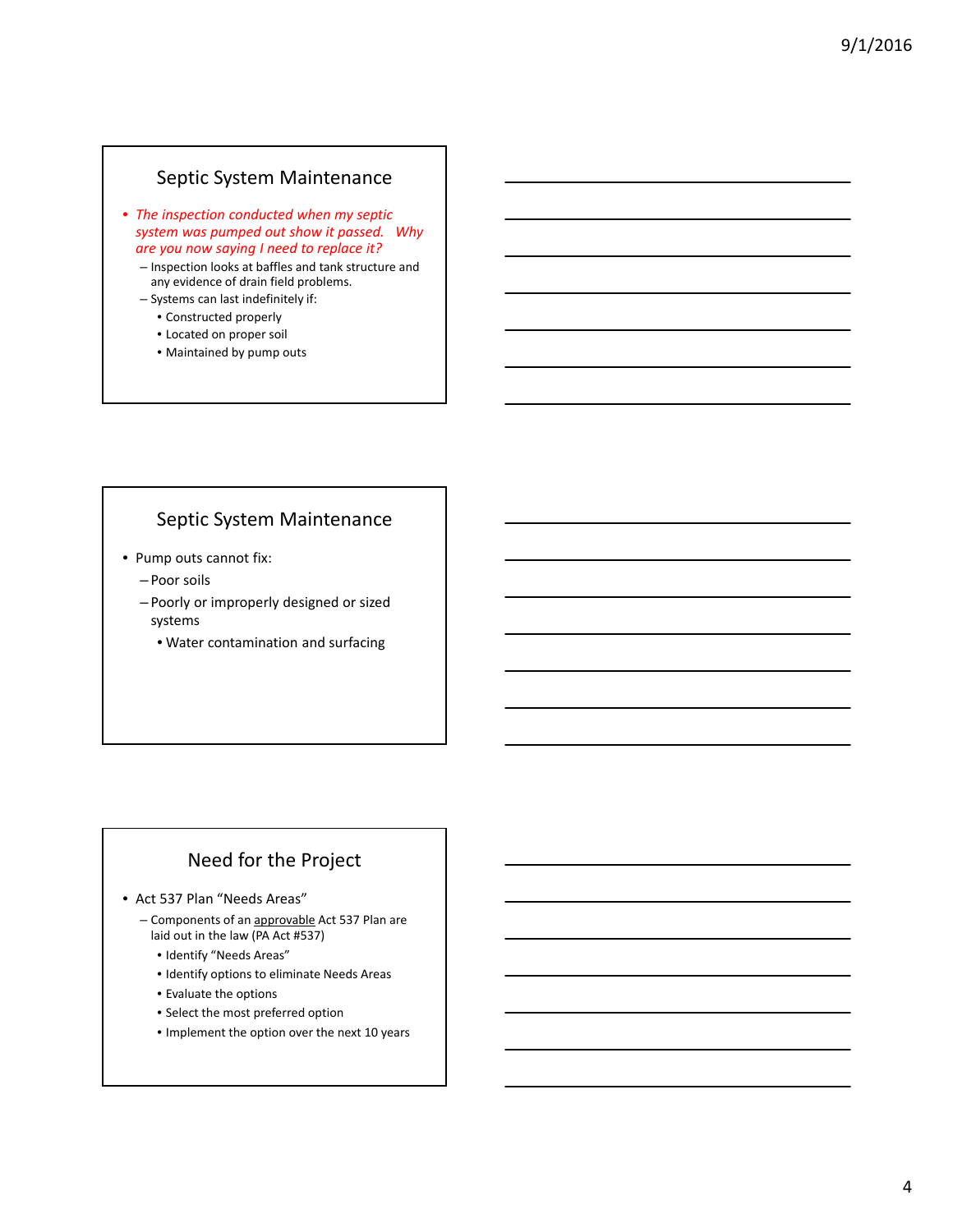### Criteria for Needs Areas

- Dictated in "Act 537 Sewage Disposal Needs Identification" document
- 20 Pages
- "Fundamental part of 537 is identification of Needs Areas"



## Determining Needs Areas

- Data collection
- Assessment of other "factors"
	- Soils
	- Sewage malfunctions
	- Polluted wells
	- Zoning
	- Etc.

### Determining Needs Areas

- Public Health Needs
	- –Health Hazards and Water Pollution problems involving
		- Discharge of untreated or partially treated sewage to surface of the ground or to waterways (including groundwater)
		- "Most commonly" are due to individual malfunctioning on‐lot disposal systems (OLDS) or community OLDS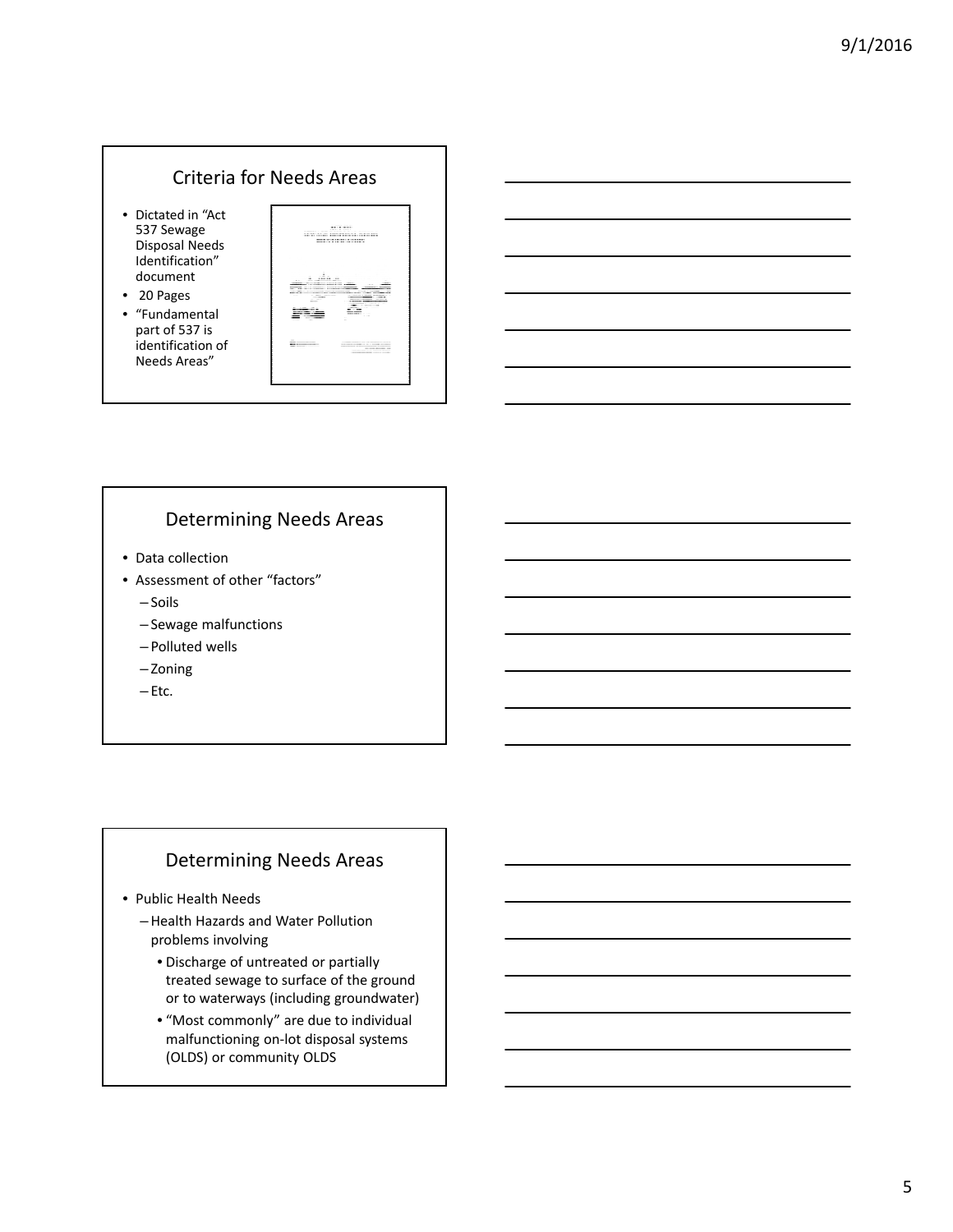### Determining Needs Areas

- 4 categories of OLDS functionality
	- Properly Functioning
		- 1. "No Malfunction"
	- Malfunctions
		- 1. "Potential Malfunction"
		- 2. "Suspected Malfunction"
		- 3. "Confirmed Malfunction"

## 1. "Potential Malfunction"

• Appear to be operating satisfactorily, but:

- Constructed before state permitting requirements (May 15, 1972)
- Located in areas extremely unlikely to receive permitting by current state standards
- Located in areas with soils mapped as "unsuitable or with severe limitations" for OLDS
- Located on exceptionally steep slopes more than 25%
- Repaired under permits that meet Chapter 73 standards

# 2. "Suspected Malfunction"

- Exhibit some malfunction characteristics
	- Abnormally green grass at absorption area
	- Piped discharges from one or more dwelling without direct evidence of the sewage
	- Absorption areas located in known unsuitable soils
	- Cesspools
	- Pit privies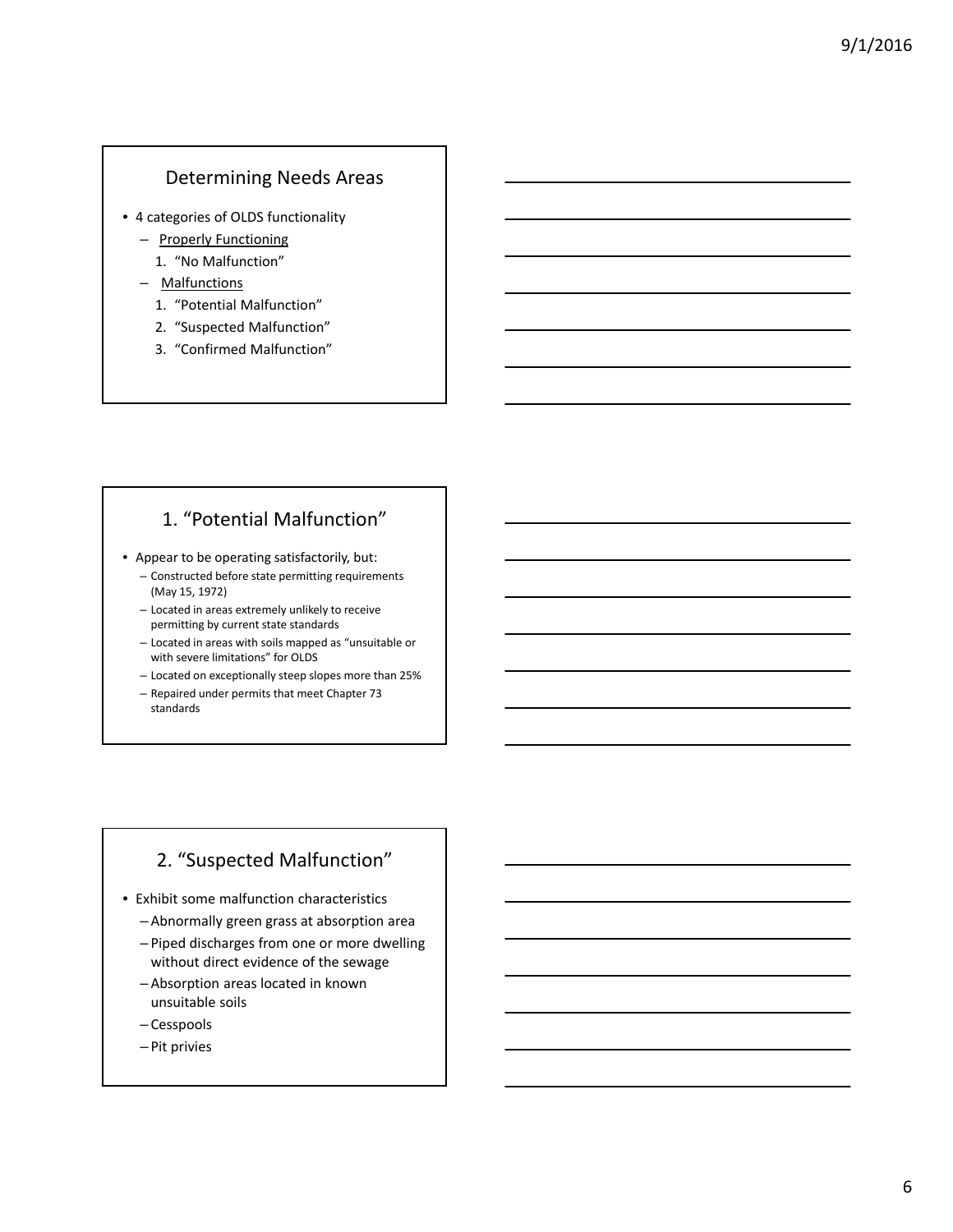# 3. "Confirmed Malfunctions"

• Documented malfunctions through

- Dye testing
- Laboratory test results
- Observation by Sewage Enforcement Officer (SEO) or other professional
- Permitted "Best Technical Guidance" repairs
- Seasonally wet absorption area
- Piped discharge from structure with evidence of sewage
- Reports of system backups
- Malfunctions with photographic documentation or other similar evidence

## Next Steps

- Compile all the data into tables
- Narrative summary
- Group the data no one prescribed formula
	- –Number of properties
	- –Number with known disposal problems (and number without problems)
	- What kinds of problems
- Map summary

#### How the Township Plan Was Conducted

• Phase 1

- Identify needs
- 18 data points within 39 properties
- Phase 2
	- Identify and select alternatives
- Phase 3
	- Public and agency reviews and comments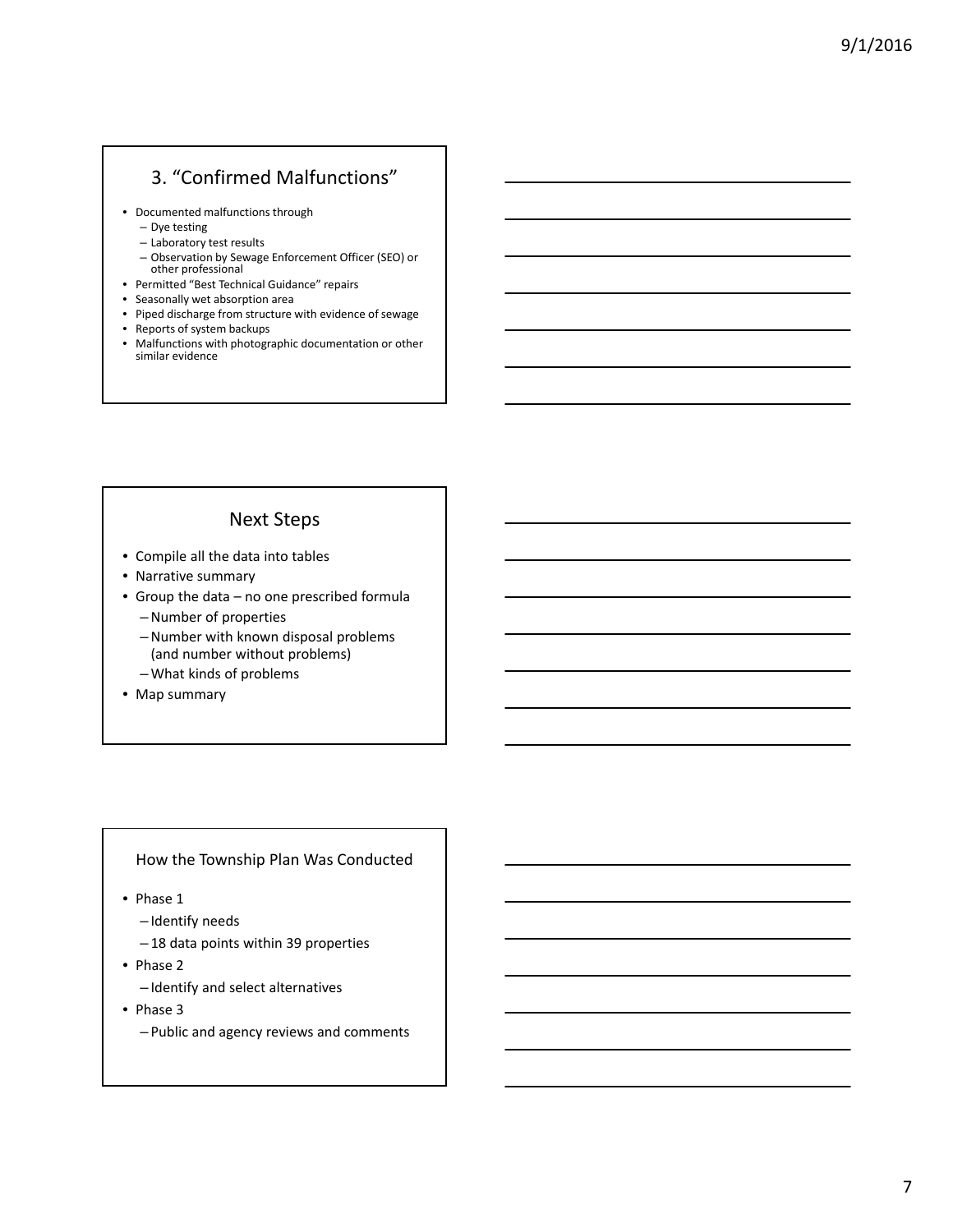





#### What was considered in WHT needs analysis

- Cluster of properties with
	- Confirmed malfunctions
	- Suspected malfunctions
	- Potential malfunctions
- Surveys
- Well water tests
- Geology
- Soil types
- Past documented malfunctions
- Permits for replacement septic systems
- All of this resulted in the Raintree Road area being identified as a sewage needs area.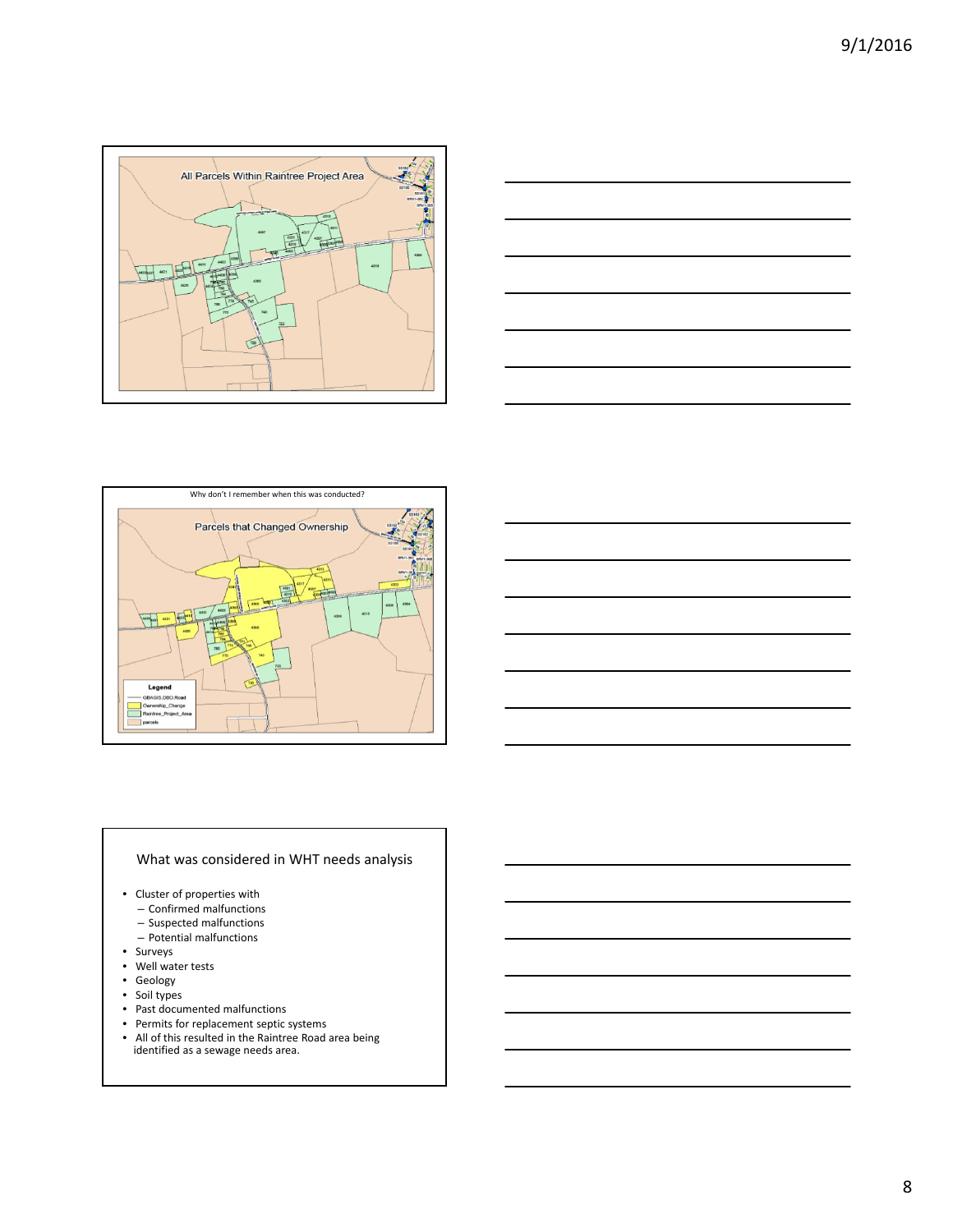#### Confirmed Malfunctions

- Characterized by
	- Wetness or spongy areas
	- Documented past repairs
	- Water well isolation distance
	- Obvious problem with discharge

### • Five (5) properties

- 1 with wet or spongy area
- 3 with well isolation distance
- 1 with problem discharge



### Suspected Malfunctions

- Characterized by:
	- Old wells (influenced by surface water)
	- Privy or outhouse
	- Seepage pits
	- Green lush grass
- Three (3) properties
	- 1 with age or well
	- 1 with seepage pit and
	- 1 green lush grass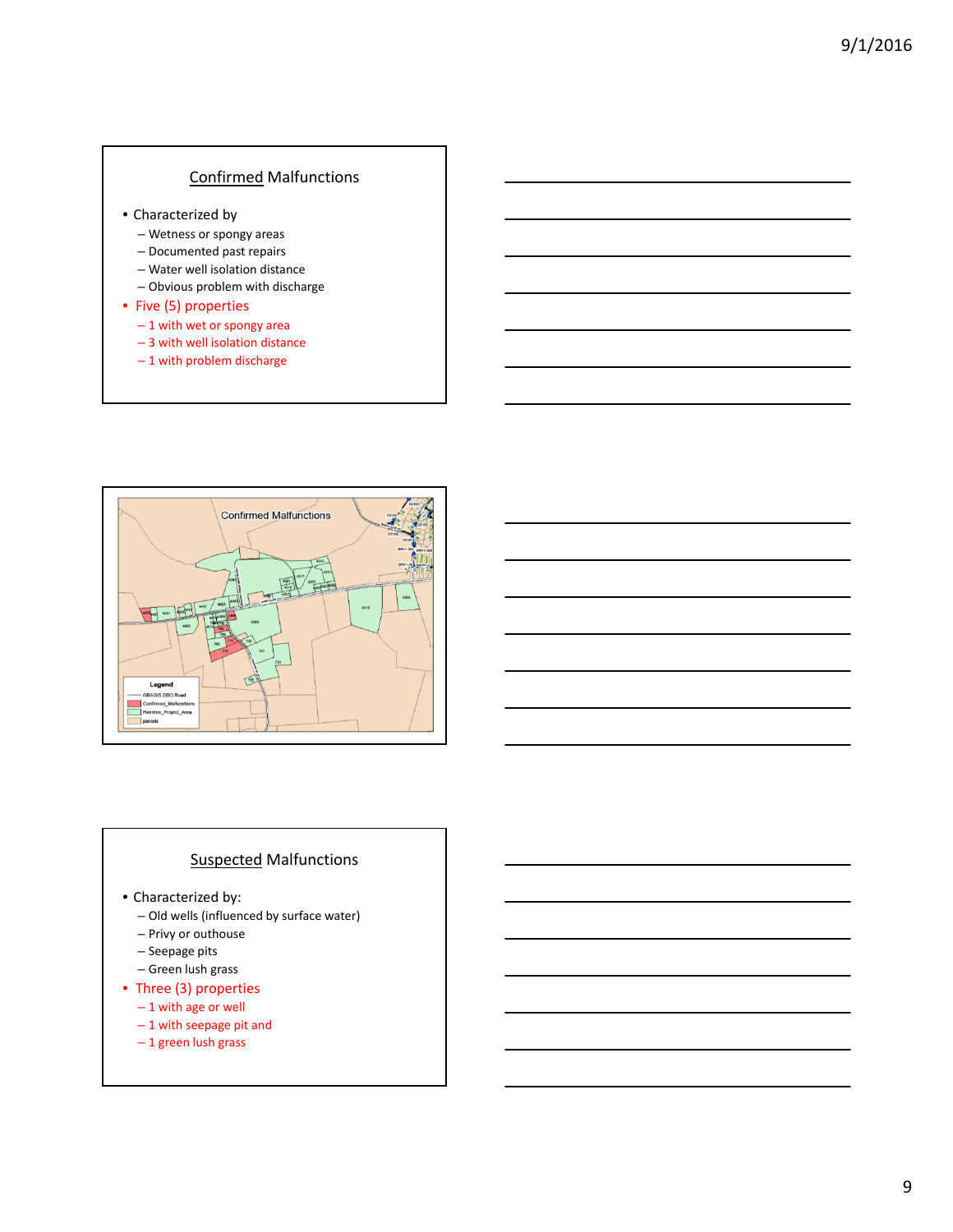



### Potential Malfunctions

- Characterized by:
	- Age (Pre‐date septic system permitting requirements in 1972)
	- Past repair of soil absorption area
	- Lot too small for replacement drain field
	- Holding tank
	- Soil type is too severe for system to work properly – Soil type
- Twenty four (24) properties currently



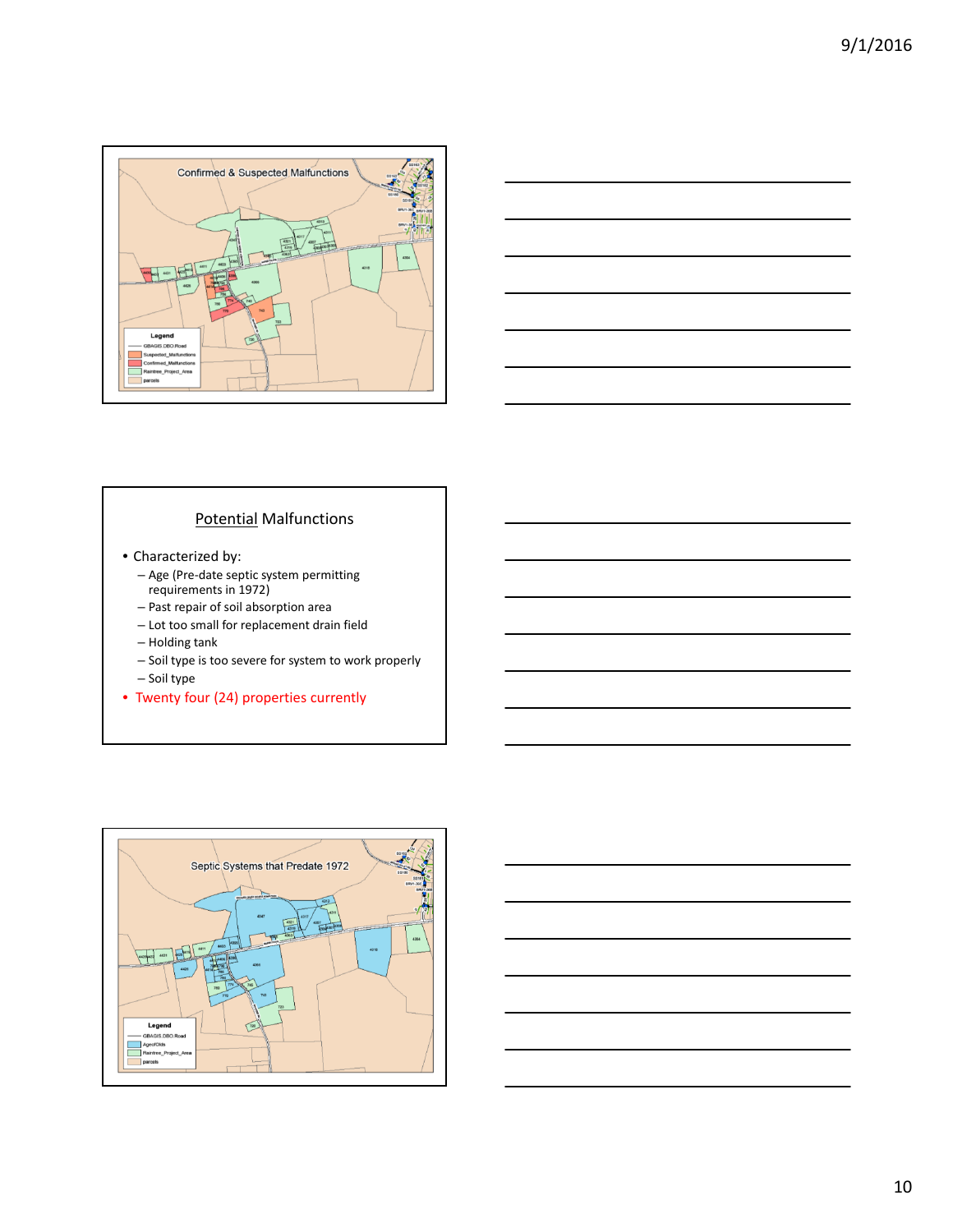





# Other Factors

- Well water test shows nitrates, or total coliforms or fecal coliforms
- Township ordinance that requires dwellings within 150 feet of public sewer to connect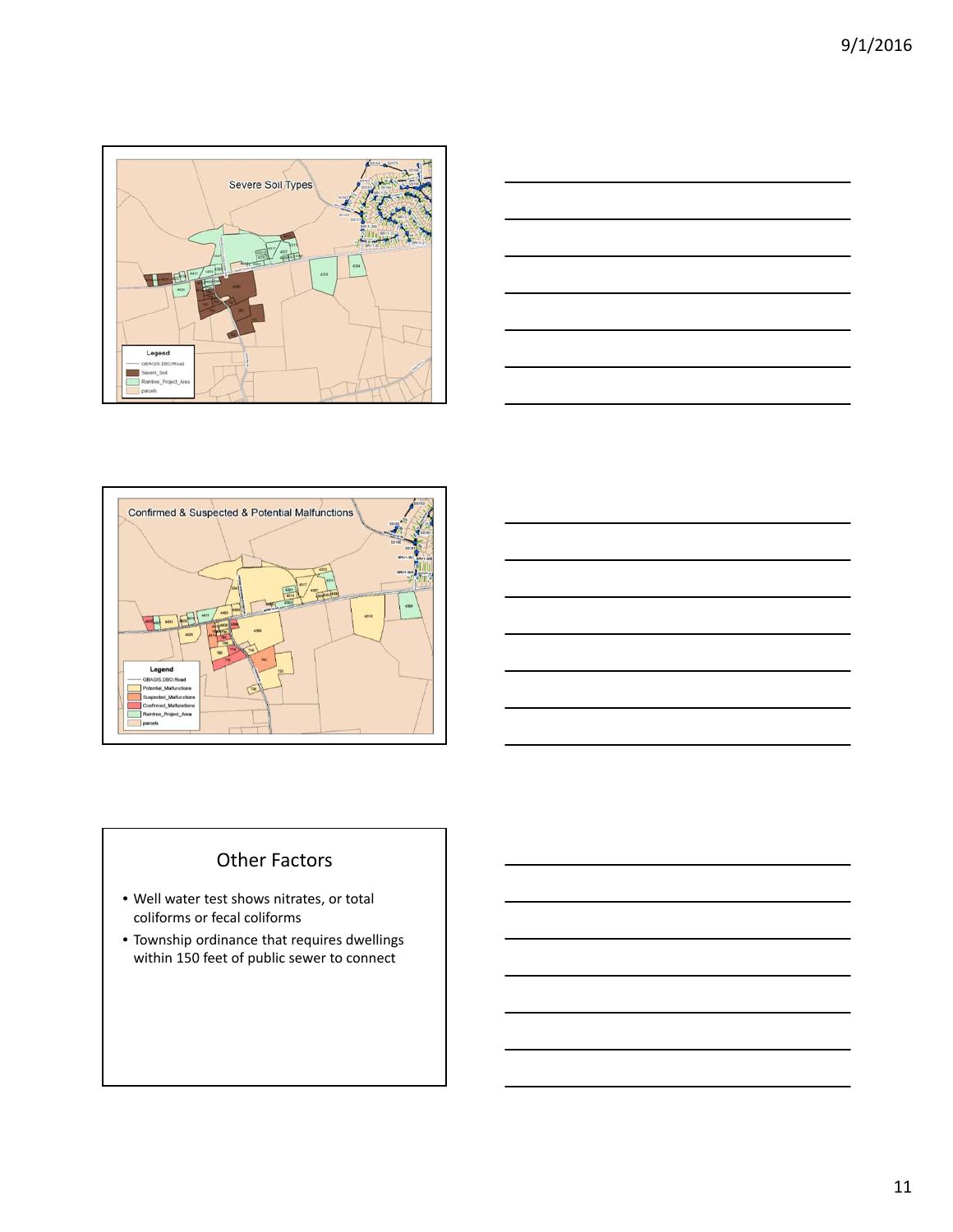## Public Sewer Option

- Pros:
	- It's a forever solution
	- No risk of future major capital or repair costs
	- Better levels of treatment
- Cons:
	- Capital cost is high to extend public sewer
	- Operating cost can be higher
	- It can promote growth outside of designated growth areas

## LASA will

- Finish design of system.
- Obtain permits and approvals.
- Execute Grinder Pump Easement & Maintenance Agreement with Homeowner.
- Hire contractor and oversee installation of:
	- Sewer Main.
	- Grinder Pump & Service Line (from curb to grinder pump).
	- Electrical Control Panel.
- Inspect Homeowner's sewer connection to grinder pump.
- Grinder pump system start‐ups.
- Provide service and repairs to grinder pump unit.

### Homeowner will

- Sign‐off on easement.
- Apply for Connection Permit with LASA.
- Pay Required Fees.
- Hire electrician to provide power to electrical control panel.
- Hire plumber to redirect House Sewer to Grinder Pump basin.
- Have someone pump‐out and decommission existing septic tank.
- Coordinate & ensure that all required inspections are completed:
	- House Sewer redirection to grinder pump basin (LASA). – Electrical power to control panel (Township Code Enforcement).
	- Septic Tank abandonment (Township SEO).
- Provide proper care of grinder pump.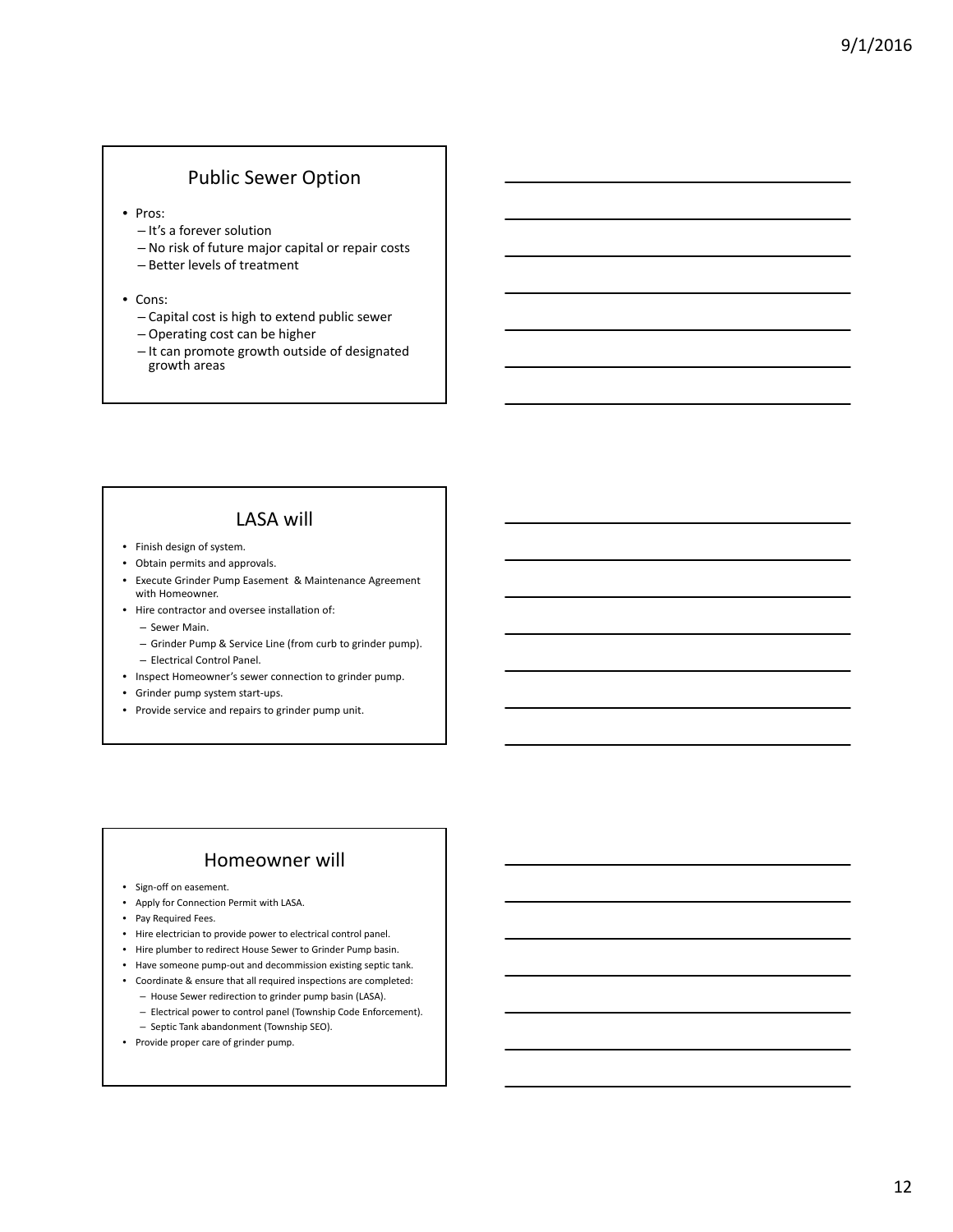







# Costs paid by LASA and Township

- LASA will provide up‐front funding and manage the project
- LASA will contract for some of the work
- Township will provide its own workforce for some of the work and contract for other work
- Construction estimate is about \$830,000
- About \$21,300 per customer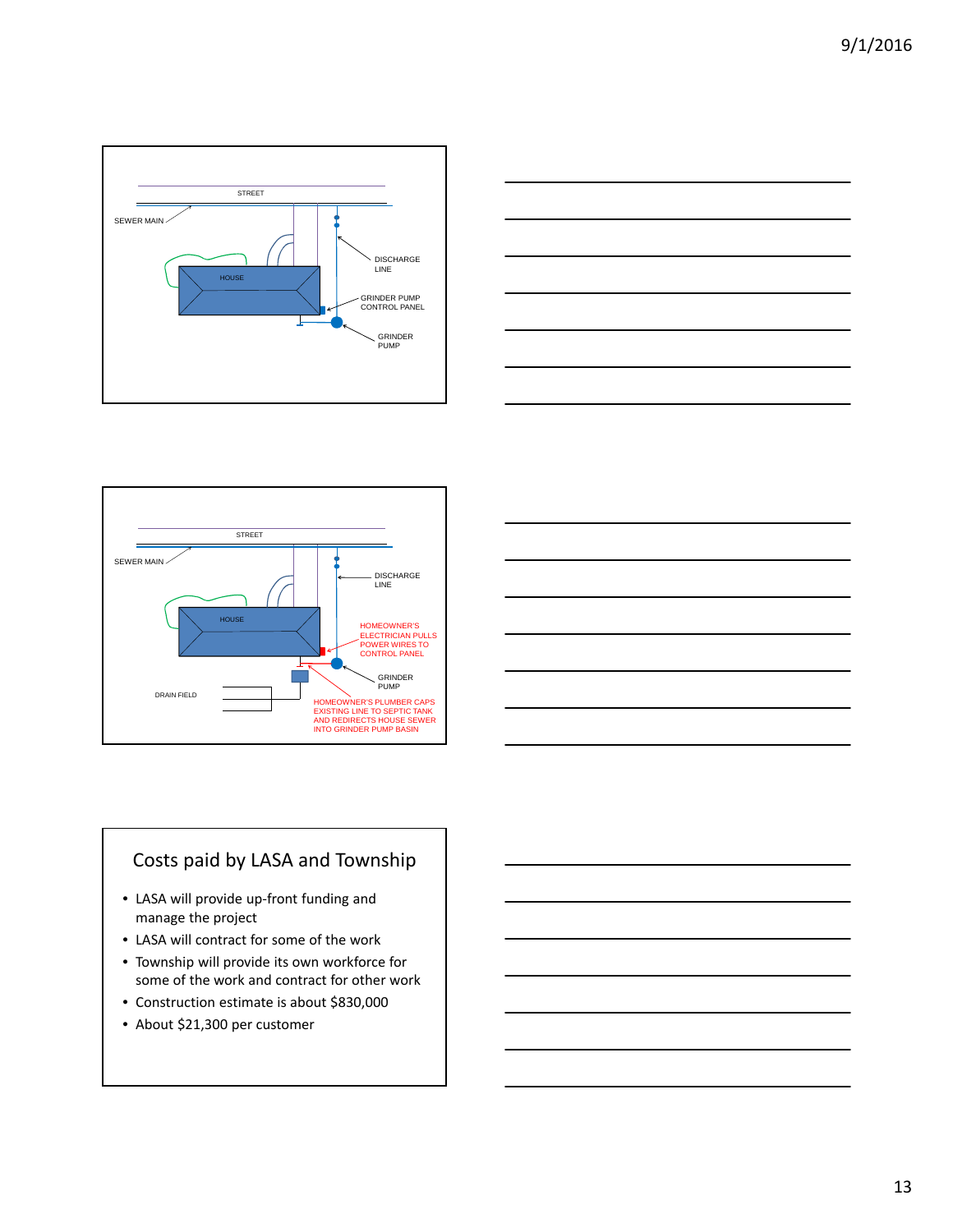# Costs to Homeowner ‐ Fees

- Tapping Fee.
- Connection Fee.
- Inspection Fee

# Costs to Homeowner ‐ Fees

| <b>Tapping Fee</b>    | \$2,380 |
|-----------------------|---------|
| <b>Connection Fee</b> | \$750   |
| Inspection Fee*       | \$35    |
| Total Owed To LASA    | \$3,165 |

\*Inspection fee must be paid when Connection Permit is issued. Connection Fee and Tapping Fee are eligible for payment plan.

| <b>Costs to Homeowner - Fees</b>               |          |          |  |
|------------------------------------------------|----------|----------|--|
|                                                | 10-Years | 15-Years |  |
| <b>Tapping Fee</b>                             | \$2,380  | \$2,380  |  |
| <b>Connection Fee</b>                          | \$750    | \$750    |  |
| <b>Administration Fee*</b>                     | \$175    | \$175    |  |
| Processing Fee*                                | \$240    | \$360    |  |
| <b>Total</b>                                   | \$3,545  | \$3,665  |  |
| <b>Monthly Payment</b>                         | \$29.54  | \$20.36  |  |
| *Not Applicable with up front payment of fees. |          |          |  |

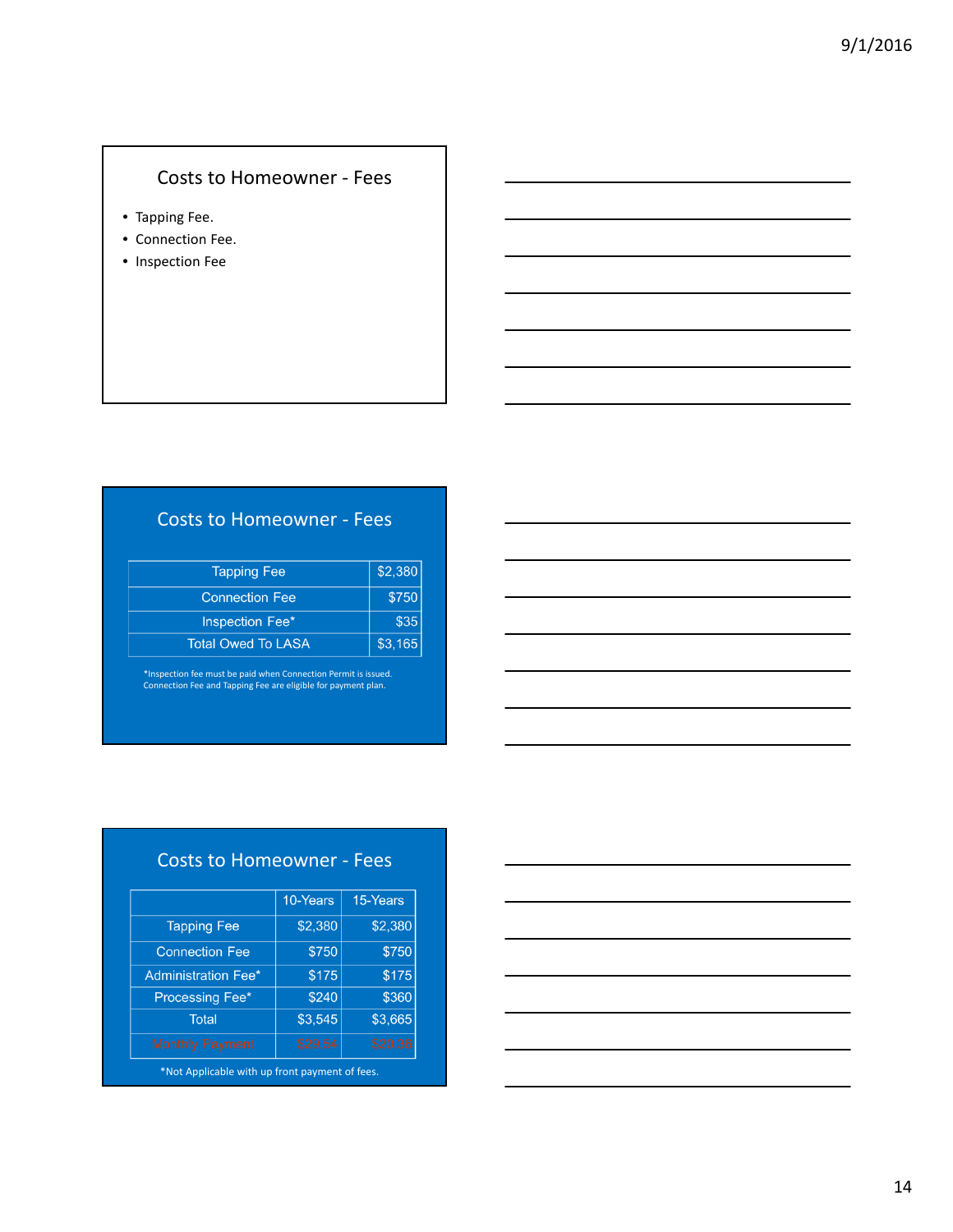| <b>Costs to Homeowner - Fees</b> |  |
|----------------------------------|--|
|                                  |  |

| \$29.54/month |
|---------------|
| \$30.62/month |
| \$60.16/month |
|               |
| \$20.36/month |
| \$30.62/month |
|               |
|               |

\*LASA bills sewer service quarterly and financing fees monthly. Monthly fee total provided for budgeting purposes.



### Costs to Homeowner ‐ Fees

- If you select a financing option, a lien will be executed.
- Liens guarantee that outstanding balance will be paid to LASA if your property is sold or refinanced.

### Costs to Homeowner ‐ Costs

- Electrical service and inspection for grinder pump.
- Connection of existing house sewer line to new grinder pump unit (including associated restoration).
- Pump‐out your septic tank
- Demolition of tank top and filling the septic tank with gravel/fill.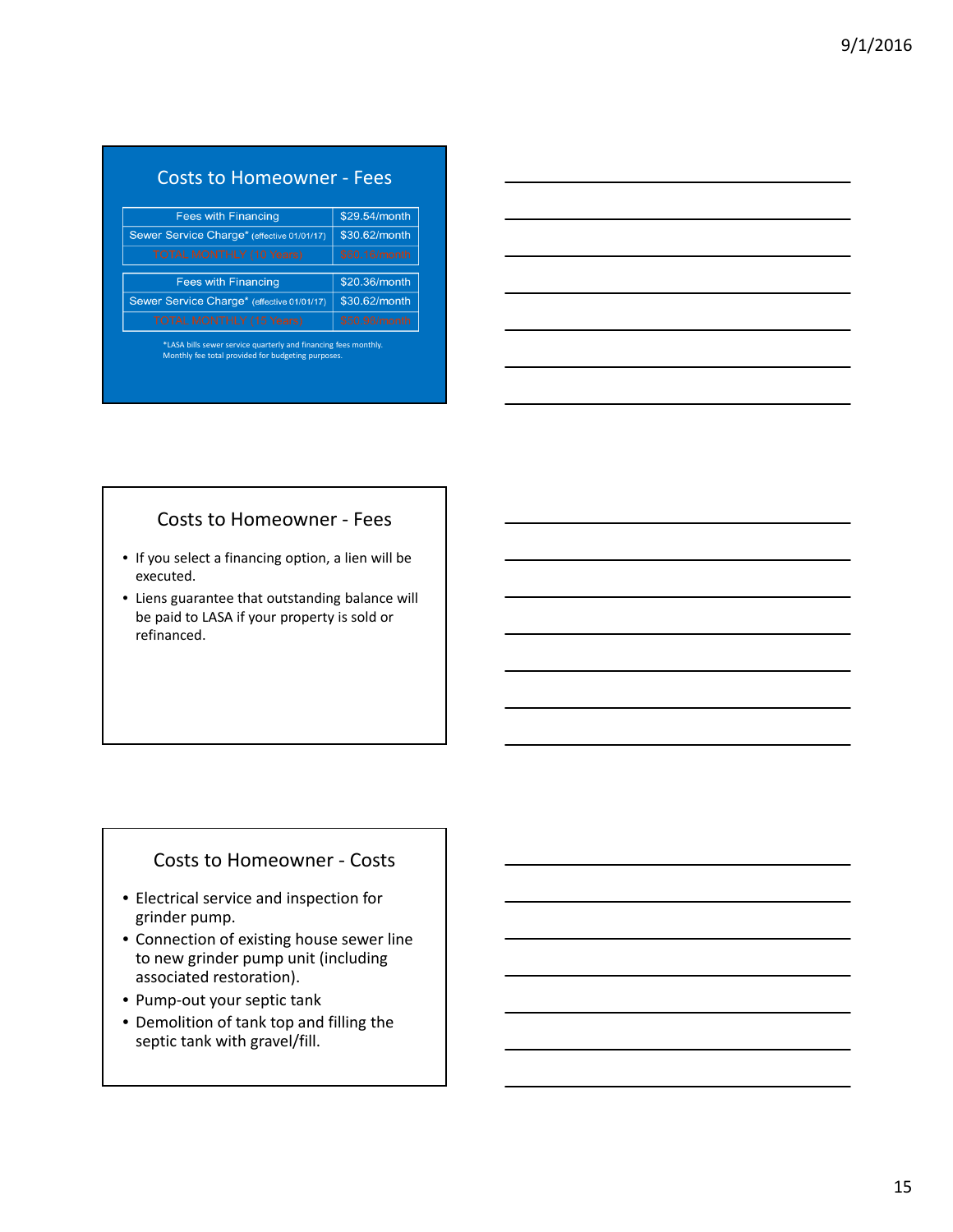### Costs to Homeowner ‐ Costs

- Electrical Requirements: Cost Varies (*estimated at \$800*) – Dedicated Breaker (30 amp for 120V or 20 amp for 240V Service)
	- Wiring & Conduit
- Reroute House Sewer: Cost Varies (*estimated at \$1,600*)
	- Grinder Pump usually located 5‐15 feet from House Sewer
- Decommissioning Septic: Cost Varies (*estimated at \$600*) – Type, Location, and Size
	- Tank size ‐ pump‐out, hauling, disposal
	- Tank size ‐ top cave‐in/removal and fill with stone

### Schedule

- Surveys **August through**
- Complete design April 2017
- Sign construction contracts May 2017
- Construction starts June 2017
- Construction complete January 2018
- Connection notices January 2018
- 
- Connections January through February 2018

November 2016

### Thank You. Questions?

- Name and address please
- Question or comment
	- One question or comment at a time
	- During first round of questions hold each question or comment to 3 minutes each
	- Do not repeat questions or comments
	- After everyone has a chance for one question or comment, a second round of follow up or continuation of questions or comments permitted